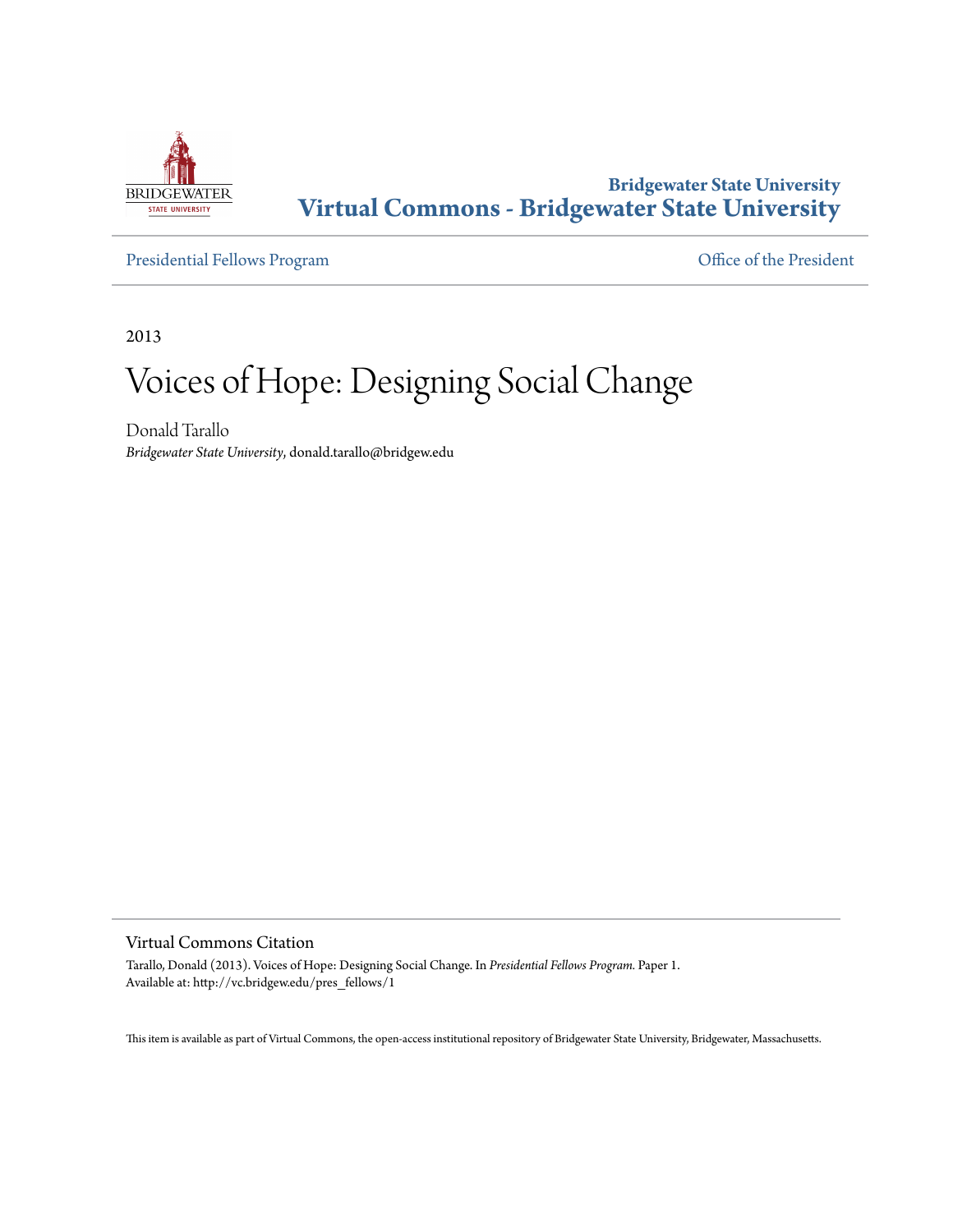**2012–2013 Presidential Fellowship Report**

**Voices of Hope: Designing Social Change Donald Tarallo • Art Department**

# **Abstract from my proposal**

*If awarded this fellowship, I will devote my time to employ graphic design toward creating positive social change for youth living in the underprivileged neighborhoods of Providence, Rhode Island. The change my project will embody addresses a paradigm shift taking place in the graphic design community as the focus moves from design as a practice that fuels a market to the awareness that graphic design is a social practice and that it can be vehicle for powerful and sustainable social change. This effort will inform my teaching, resulting in a model for art and design education addressing social change, establish BSU in the region as a change*  agent for defining civically engaged design. This project embraces a culture of *heightened social awareness and practical application of visual means to address real world problems.*

*I will work within a regionally established network of after-school arts programs organized under a body called the Providence Youth Arts Collaborative (PYAC). This network of organizations is regarded as one of the top programs in the United States for their efforts in offering quality after-school arts education to urban youth. I have been active as a graphic designer in this network since 2003. My project would entail working with a team of youth from this network to investigate how graphic design can act as a tool of intervention directing youth away from negative life choices toward positive ones, such as the numerous after-school programs offered through the PYAC. I will investigate how graphic design can intervene at points in life where youth are confronted with important choices through mapping various social systems in the Providence community (education, social/peer groups, cultural, recreational, etc.) and identifying opportunities for intervention and persuasion. The results will yield a method and approach to graphic design as a civically engaged practice encapsulated in a process book or video and a visual outreach campaign that accomplishes the above mentioned interventions.* 

# **Overview**

My primary interest to do this work was because I believe the discipline of graphic design has lot more to offer to the greater good. Graphic design is typically practiced as a service to corporate and market needs, however history has proven to us that the power to put words down on a page and disseminate them can have profound influence on social change. It is likely that the Protestant reformation could not have taken hold so rapidly in Europe if Marin Luther's theses were not printed and disseminated throughout Germany. Today we are so saturated with information that it takes a lot to get people to pay attention. My project was a visual and theoretical inquiry into the possibilities of graphic design to instigate change. This inquiry sent me into unfamiliar terrain that I traveled over the course of the year through making, reading, writing, discussing, observing, and presenting. I attended monthly meetings with PYAC, read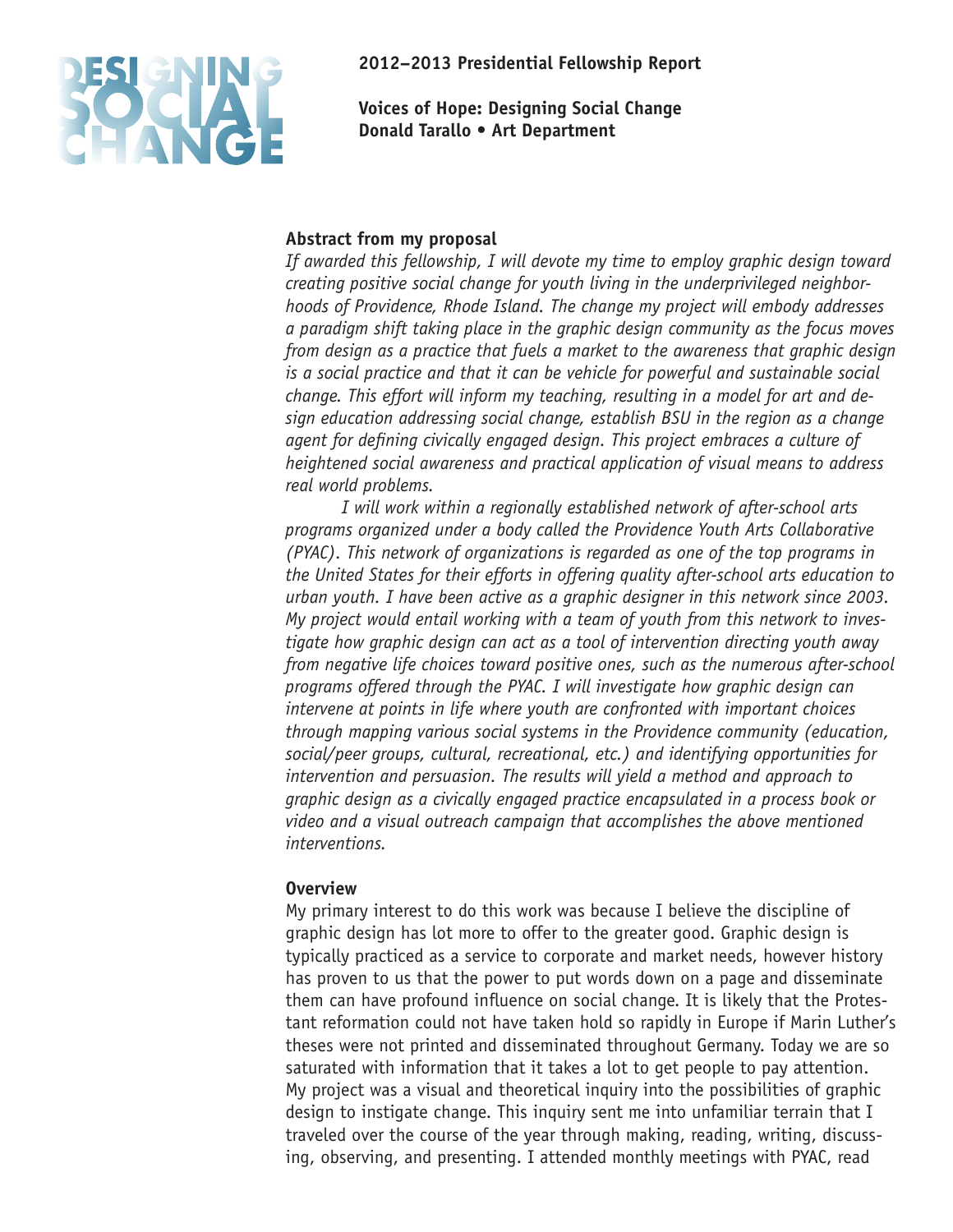countless books and essays on this topic, attended conferences, and continually returned to my question with new eyes each time. As I worked through the year I kept my focus on what I had proposed for PYAC, but I always had in the back of my mind how what I was doing could be folded back into my teaching. The true measure of the success of this work will not only be in how it serves my inquiry question, but how I can influence students and other teachers and designers to take the ideas that emerged in my project and bring them into their work. In this way we enter into a paradigm shift where we can enrich the abilities of young designers and the potential of design and give to the practice new ideas to make the world a better place—by design. It is these small steps that make the difference.

The work I did in under the Presidential Fellowship has already begun to blossom and receive recognition outside of the parameters of the project. At the very end of this work I presented a paper that I wrote on this project at an education conference in Florence. After my presentation I was approached by another presenter and was asked if I work with her as the designer for a project focused on arts and social change. Our conversations since then have resulted in my becoming an Associate Partner to work with her on two projects supported by the European Commission. One is in service to the Yuhudi Menunin Foundation in Belgium on a project called MUS-E, which is concerned with using arts and music as medium to facilitate social inclusion of ROMA (Gypsy) children into Western culture. Another is in support of the Carlo Collodi National Foundation in Italy. This fall semester we will be defining our relationship and applying for support from the European Commission to sustain my service to these organizations. I vividly recall the joy on Cinzia's (my colleague for this project) face when she told me that she was so happy to find a designer that shares the same ideologies and questions. To be invited to do this work is one of the most rewarding parts of this project because it made me realize that my work is valued beyond the PYAC.

The remainder of this report is divided into a description of my process, some visual outcomes, and praise.

#### **My process**

#### **May and summer**

The first step was taken back in May when I attended a meeting by the Providence Youth Arts Collaborative (PYAC). They welcomed me with much enthusiasm and several expressed how important my project is to help strengthen their collective efforts in offering after-school arts education to Providence youth. I learned a lot about what the leadership of such non-profits think about and need. As a result of that meeting, I made many contacts in the PYAC and agreed to attend all of the monthly PYAC meetings for the upcoming season.

On two separate occasions over the summer I visited New Urban Arts (NUA) (http://www.newurbanarts.org/). My first meeting with NUA was with their executive director Jason Yoon. He and I worked on developing some ideas on how I can realize my project and he also set up another meeting for me to recruit some of his students.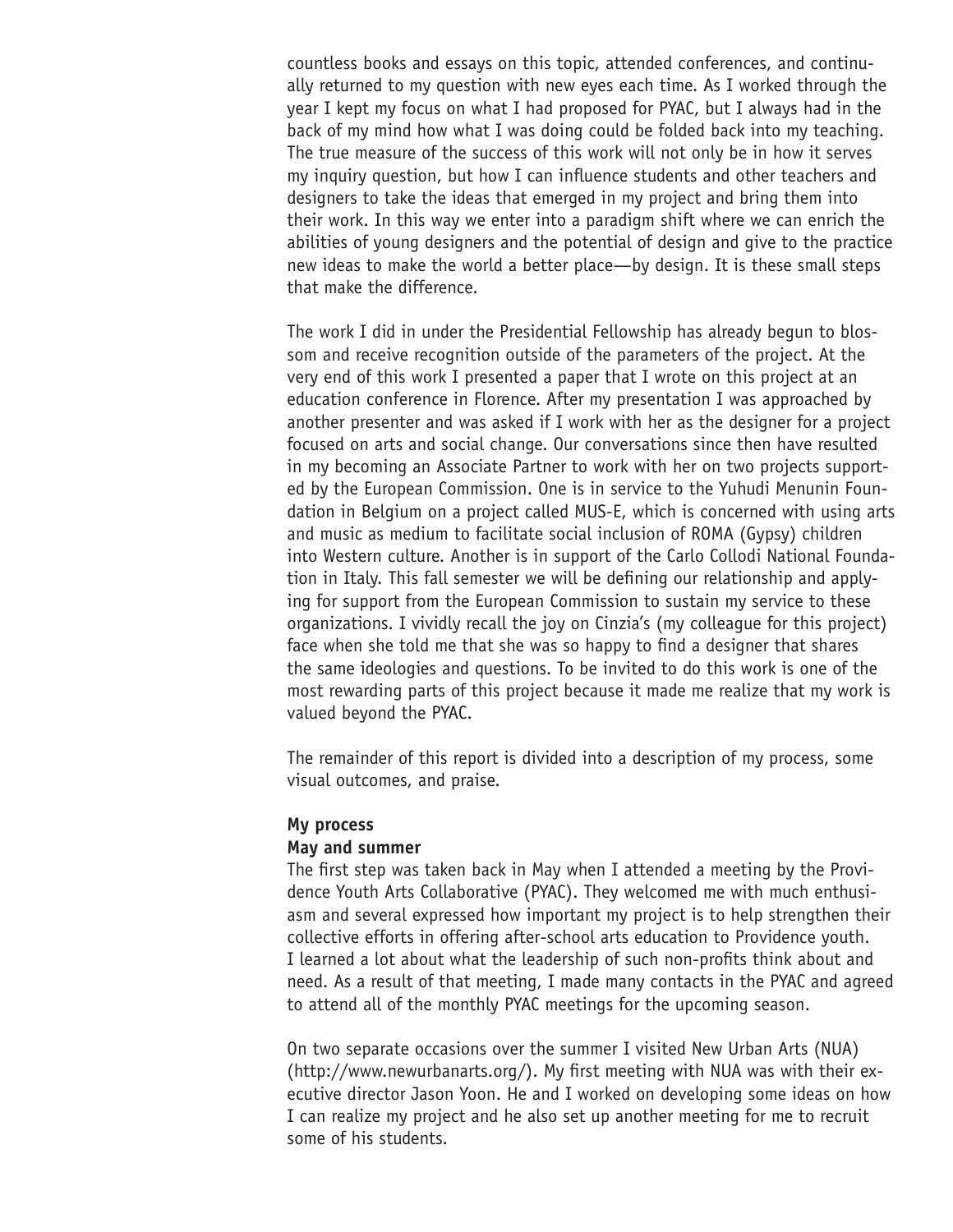Aside from my groundwork with PYAC I spent the summer reading and writing. I read numerous books that deal with design for change and sustainable design. I read and wrote. I wondered about the unknowns, seeking for some model to follow. None were found. This problem suddenly became an opportunity. I was not working within a norm. This work was indeed "innovation".

I also recruited my two design assistants Amanda Alvarez from Classical High School in Providence and Andrew Linde, a BSU student, now alumnus.

### **Fall**

Throughout the fall I attended monthly PYAC meetings where we had long discussions about the progress of my inquiry question and their design needs. I also met weekly with my design assistants. New Urban Arts was kind enough to offer us studio space for our meetings. During our meetings we discussed sketches we had been working on over the week, read articles, and developed an inquiry question. Between meetings we communicated and shared sketches via email. Our inquiry question was the most critical part of the whole project. The question we used to drive our process was; *How can graphic design improve the credibility and visibility of the Providence Youth Arts Collaborative so that they can increase their offerings to youth and encourage youth to enroll in an after-school arts program?*

This question kept us focused as we developed a design strategy and a body of visuals in search of answers. In our readings we found theoretical support in a body of research known as "Diffusion Research". This research studies how changes take hold in social systems over time. We found this area of study to be one of the only areas that offered a time-based perspective on how to unfold an idea into a social system and what kind of realistic change expectations we should have (that is noted later in the work descriptions).

Over the fall semester my design team and I wrestled this design challenge down to the ground.

As this project was a totally new direction for me I found it necessary to find a community that was also dealing with similar questions. In October, I attended an "Imagining America" conference at NYU. It was two days filled with presentations on themes of social change and civically engaged scholarship. This event gave me a better contextual understanding on the area I was moving my work into. It also gave me a wealth of ideas for developing this work in a classroom when I return to teaching.

Another pivotal event that I participated in was a daylong workshop on presenting information with Edward Tufte. Edward Tufte is a renowned figure in the world of information design. Perhaps his most famous work is his critique on PowerPoint (http://www.edwardtufte.com/tufte/powerpoint). After his workshop I was inspired to design a city map for the youth, parents, and guidance offices that locates all of the PYAC free programs. The map's information became a form of empowerment.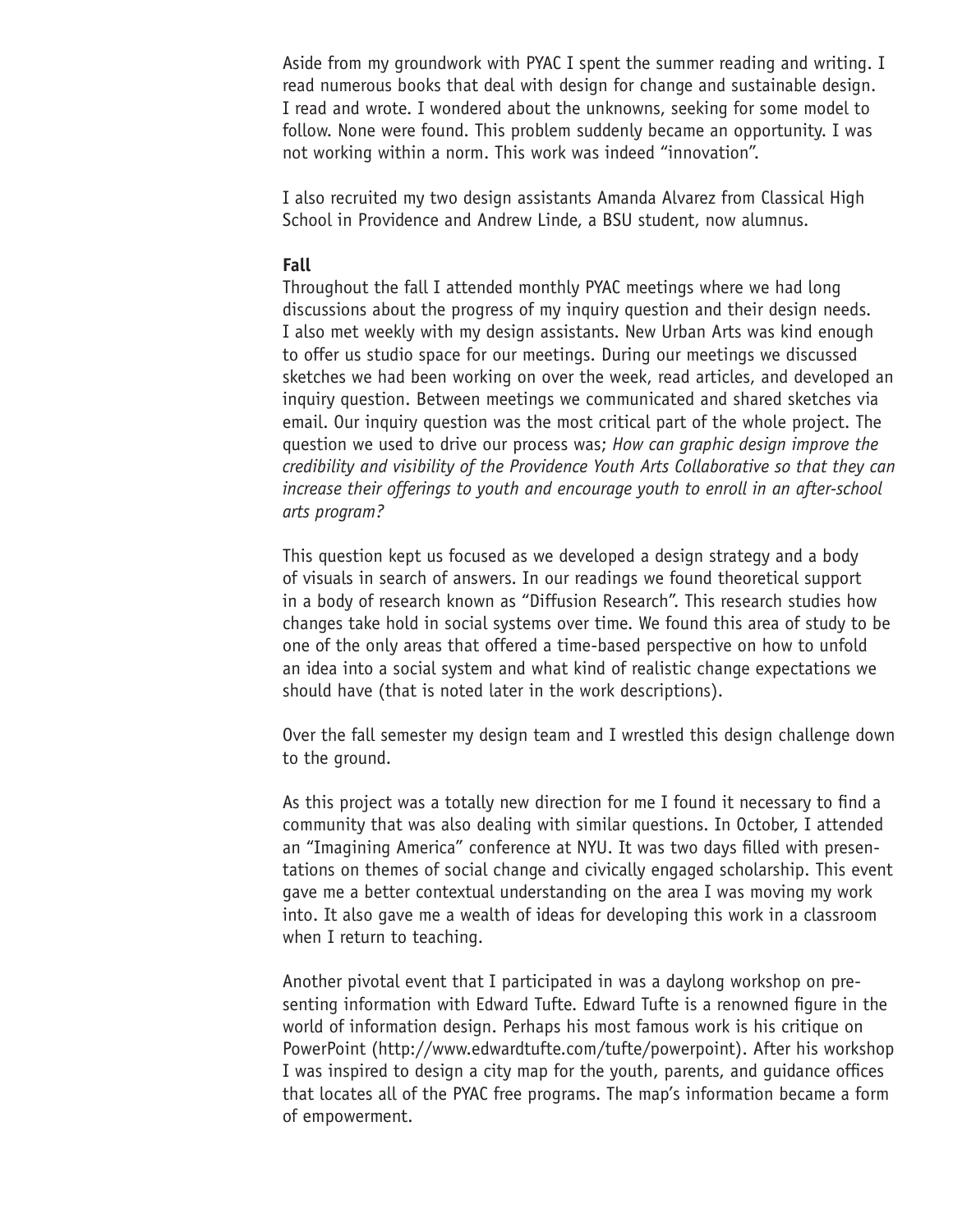In November, I attended a website planning charrette with New Urban Arts who invited two experts on social media and education. I was interested to learn how social media can be a valuable component to the outreach campaign and visual identity that I was creating for the PYAC. This informed the web design.

#### **Fall – extras**

One of the PYAC member organizations (AS220) was given an award by the city of Providence and by Michelle Obama in November. I made a poster for the PYAC logo, which was presented at the Providence celebration for this honor. It was the logo's premiere debut and the mayor was in attendance.

#### **Winter and spring**

The winter and start of the spring was production time. I worked with the printer to oversee the printing of the map, I worked with Amanda to help her get materials to screen print tote bags, and I worked with a computer programmer to code and launch the website. Together with PYAC I compiled all of the content needed for the website, which involved me writing a lot of it. I also finished a video montage, which is hosted on the website here: http://pyac-ri.org/get-involved/become-student/

To explain the body of work and the design strategy I am including an excerpt from the essay I wrote for the Future of Education conference.

#### **The visual outputs**

I surveyed the PYAC members at the beginning of the design process to learn what they thought was an appropriate visual tone for the work. The keywords derived from those surveys included; urban, loose, serious, playful, not centralized, and transparent. These words along with the Diffusion of Innovations model drove the mood and method of the design outputs described below.

The primary element of the visual identity is the visual language and logo. The logo I designed represents the six members of PYAC through the use of six dots, which are connected by gradient-filled lines forming a network that expands into space to create a metaphor for idea exchange. The star suggests that their unity is greater than their individuality.



Fig. 2, visual outputs, visit the website at: www.pyac-ri.org

Together with my design team we created an icon family to represent the PYAC's offerings. The icons communicate on a purely visual level and are core elements to the visual identity. The website was an intensive editing process to choose images that appeal to all stakeholders (youth, members, nonprofits, and funding agencies). It provides information about PYAC offerings and research for potential students. To utilize peer-to-peer influence and guide people to the website, we decided tote bags would be effective as they can be a reusable and wearable object by innovators and early adopters. To pull people in, the tote bags carry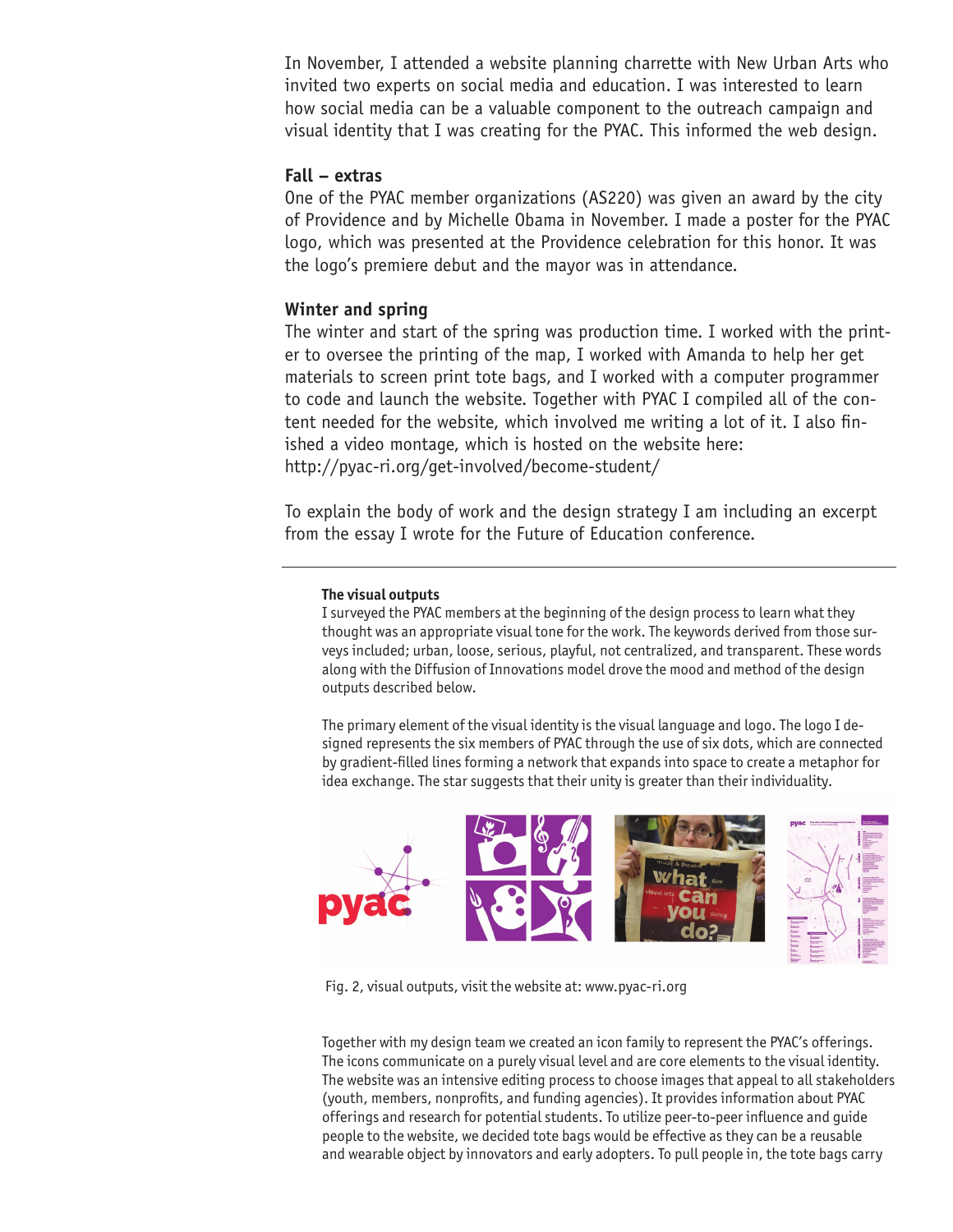a question: "What Can You Do?" which is surrounded by the words; music and theatre, film, visual arts, and dance.

Informal interviews with about thirty youth at New Urban Arts, led my design team to conclude that social media is a prevalent means through which youth receive information. Considering this, I made a video montage that tells a diverse visual story of all of the PYAC offerings and others successfully engaging in an artistic activity. This resides on the website and on a social media outlet for peer-to-peer sharing and viral influence.

We designed a map that charts the PYAC member locations in the city and describes their offerings. It doubles as a poster and a hand-out. It was sent to guidance councilors and PYAC members with the intention to utilize both peer-to-peer and opinion leader influence. It was printed on paper made of 100% post consumer content and with low toxicity inks. This map of opportunities is a form of empowerment as it has informed youth of opportunities. It has received much praise from PYAC and the Providence public school system. At the time of this publication, surveys have been sent out to those who received the map to learn if it increased enrollment. This requires more time to be measured. Based on meta-analyses of similar campaigns the intended affect of this project on the Providence public school youth community is expected to be 5% or less [6].

[6] Snyder, Leslie B. "Health Communication Campaigns and Their Impact on Behavior". Journal of Nutrition Education and Behavior 39.2 (2007): s32–S40

Over the spring semester I continued to attend PYAC meetings. I also attended one their best practices half-day conferences. All of the members are concerned with the same question, which is how to use arts as a tool for youth empowerment. The ideas they shared were informative to both the project and my future teaching.

I called all the guidance offices of all of the Providence high schools and middle schools and asked if they would be interested to receive my maps. I then sent out about 1000 maps to the willing schools.

I attended a conference at Yale University titled "Unite For Sight", which is the world's largest global health and social entrepreneurship conference. My intention to go to this conference was to again be a part of a community of people striving for innovation and social change. Here I was able to attend a workshop run by the pioneering design firm IDEO and several other presentations by designers with a long record in designing for change. It was helpful to see how others presented their work and the value of what they do. I walked away with a much better sense on how to present this kind of work and how to take it to another level.

Sharing the ideas in this project is important. Through dissemination my mission is extended beyond the limits of this project. To that end I spent a portion of the spring semester articulating what I had done and what this work was intended to do. I designed a process book that records this project. I thought it was important to share this work with the design community and to have a permanent record of it. I have sent the book out to forty design professionals and gave two copies to the BSU library. I also wrote an essay titled *Designing Social Change: Inquiry-Based Teaching in Graphic Design*. This essay was published by Libreriauniversitaria.it, was presented at the Future of Education Conference in Florence and at the May CARS celebration at BSU.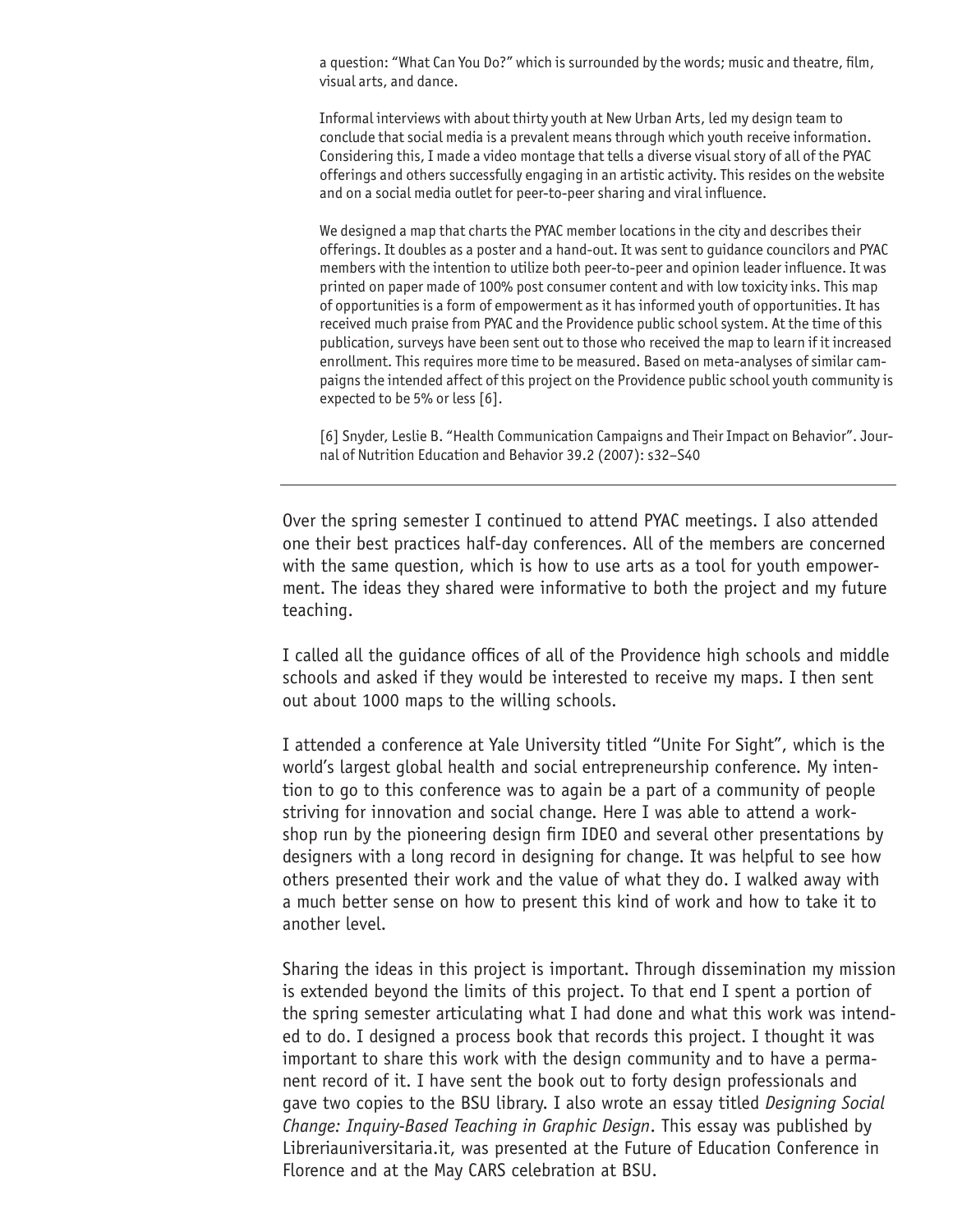#### **Conclusion**

The practice of design is rapidly changing and this work adds an important voice to the conversation on its future. I have transformed the way I work as a designer. I have renewed the way I view design education and unearthed tangible ways to teach what I have learned. One Providence high school student and one former BSU student have shared this experience with me and have portfolio work that demonstrates it. After this experience, I feel I have the experience and credibility to continue working toward the greater good and I intend to make this the focus of my practice and a more integral part of my teaching. Below is the conclusion from my essay, which explains the pedagogic value of this work.

This project adds to the ongoing conversation on the social value of art and design with hopes that sharing my process will further enhance this project's mission. It offers an alternative thread to weave into the fabric of art and design education.

Expanding the definition of the design process to include upstream and community engagement is a needed alternative in the practice and could be an integral component of high school and undergraduate visual education. This alternative method coupled with grant writing skills would provide students with tools to start self-initiated projects and lead to new models of community-based design practices.

Design is a social art. We use it to shape how we live and understand the world around us, and we are shaped by it in return. By teaching art and design in ways that deal curiously and critically with our world, we can empower students to change it.

This work's measurable (in terms of new students enrolled in PYAC) influence in the Providence community is too early to calculate but the website, map, visual identity, and the video montage will continue to serve PYAC's collective mission and to increase the general public's awareness of what they offer. If this effort changed the direction of the life of one high school student who may have been on the wrong track, or influenced one student or teacher to do a similar project, then I will feel this work has made "change". I know that I have forever changed the way I will view my work and my teaching and I am certain what has happened to me will resonate in my students and peers. For that I am deeply thankful to BSU for the chance to carry out this work. Thank you.

#### **Praise**

*"His questions, design work, engagement with the organizations and young people moved us to a much more publicly visible position."*

-Sebastian Ruth, Community MusicWorks, 2010 MacArhtur fellow

•

*"PYAC's visual identity will allow each of our organizations to become more visible and known in the community, allowing us opportunities to impact more people with our programs and attract more funders, which will certainly have a huge impact on the kids we serve."*

-Meg Sullivan, Executive Artistic Director, The Manton Avenue Project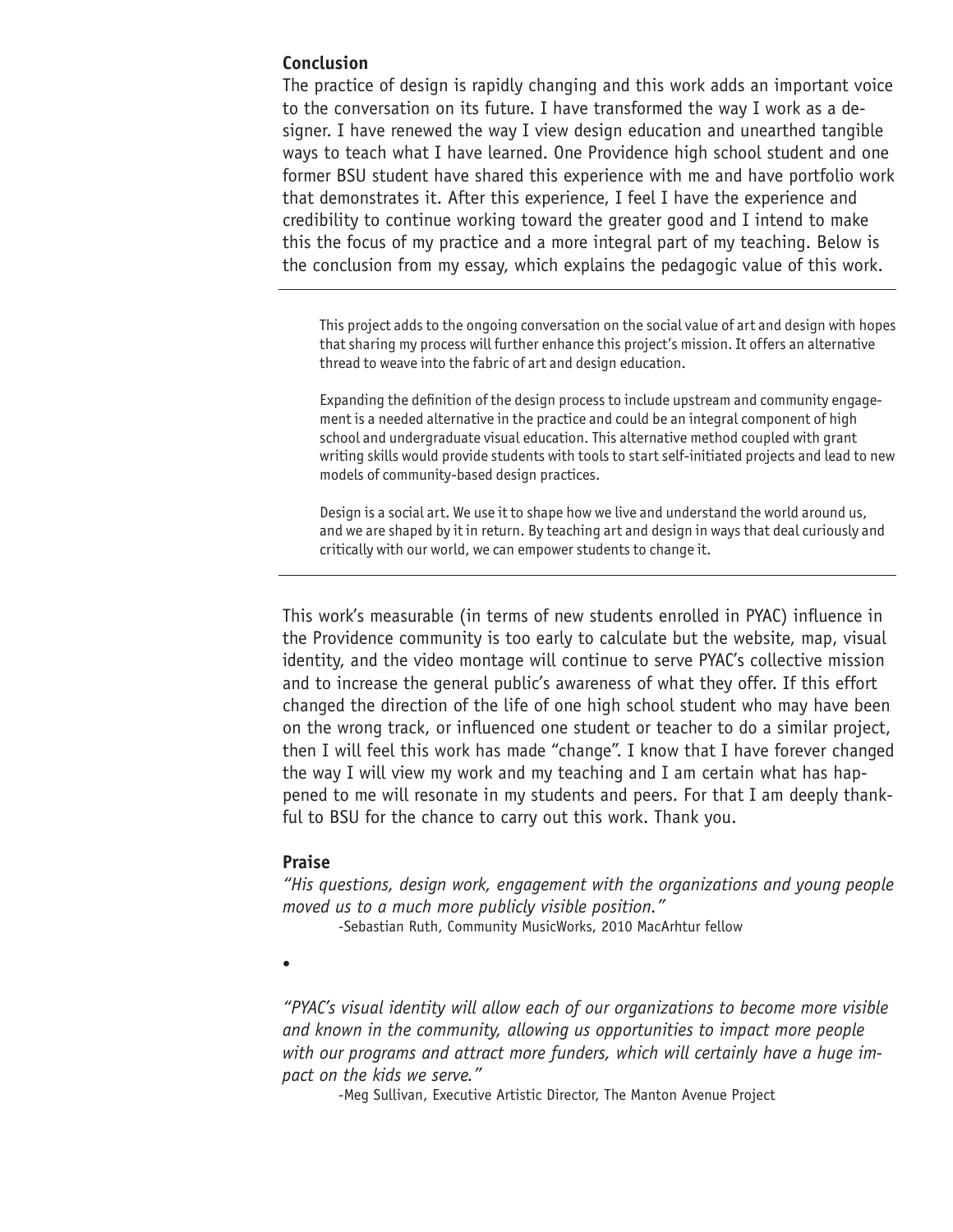*Dear Prof. Tarallo: Thank you very much for sending the poster-size map to our department. It will be displayed and thank you creating this innovative project for the benefit of our children. Sincerely, Kai Cameron* -Kai Cameron, Facilitator for Community Partnerships at Providence Public Schools

•

*many thanks for your booklet on visual inquiry—it was a joy to go through and see you make the connections so dear to my heart : ) i hope you get to pass this around—it's a valuable statement designers and student aspirants need to read. big hug, and thanks again, tom* -Tom Ockerse, Professor of Graphic Design,

former Graphic Design Department Head, former Graduate Design Program Chair, former Dean of Architecture and Design, Rhode Island School of Design

## **Links**

http://communitymusicworks.typepad.com/online\_journal/2012/06/voices-ofhope-designing-social-change.html

http://youth.as220.org/?page\_id=3471

# **Visuals outcomes and photos of process**

PYAC website: http://www.pyac-ri.org



Core visual identity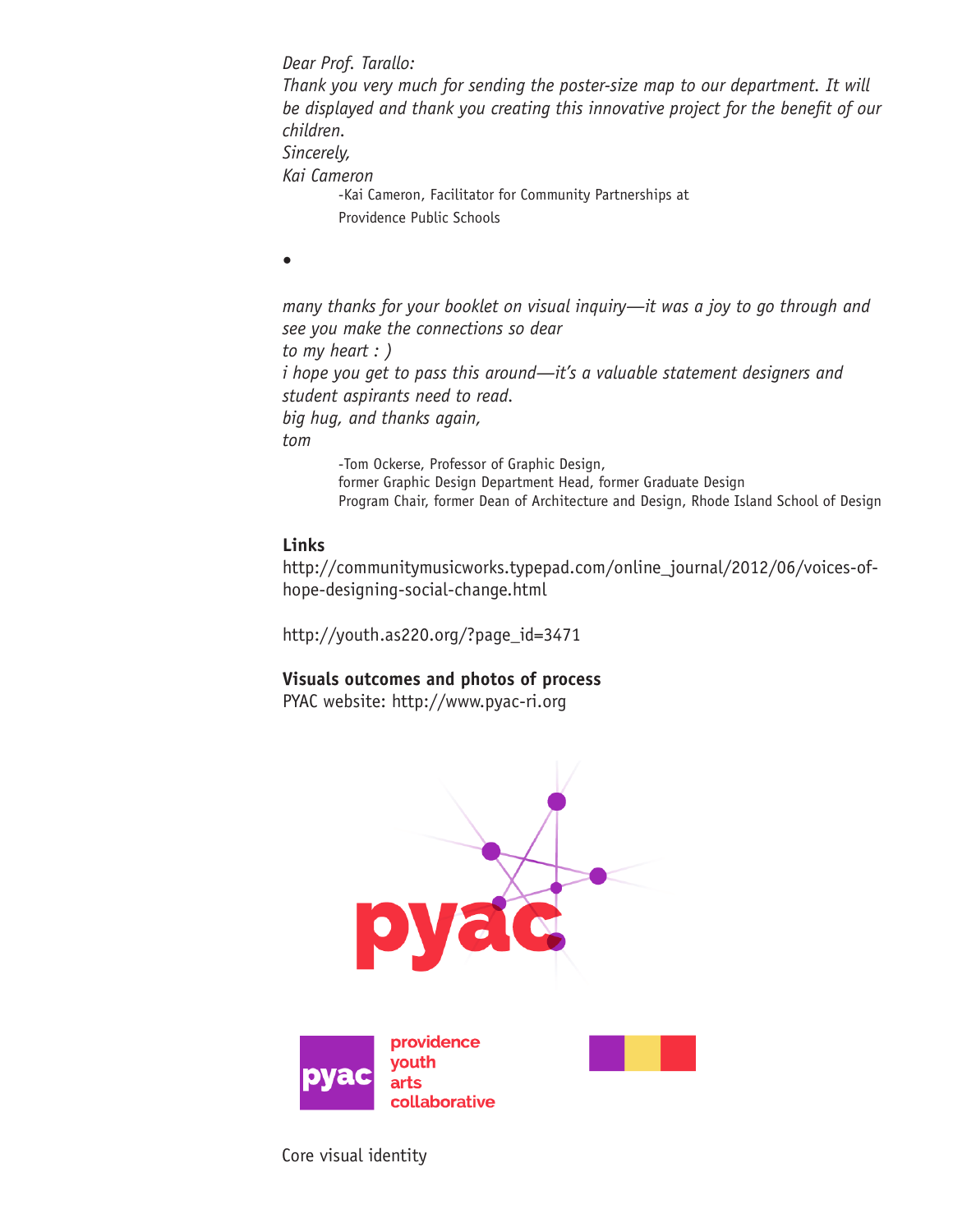

PYAC map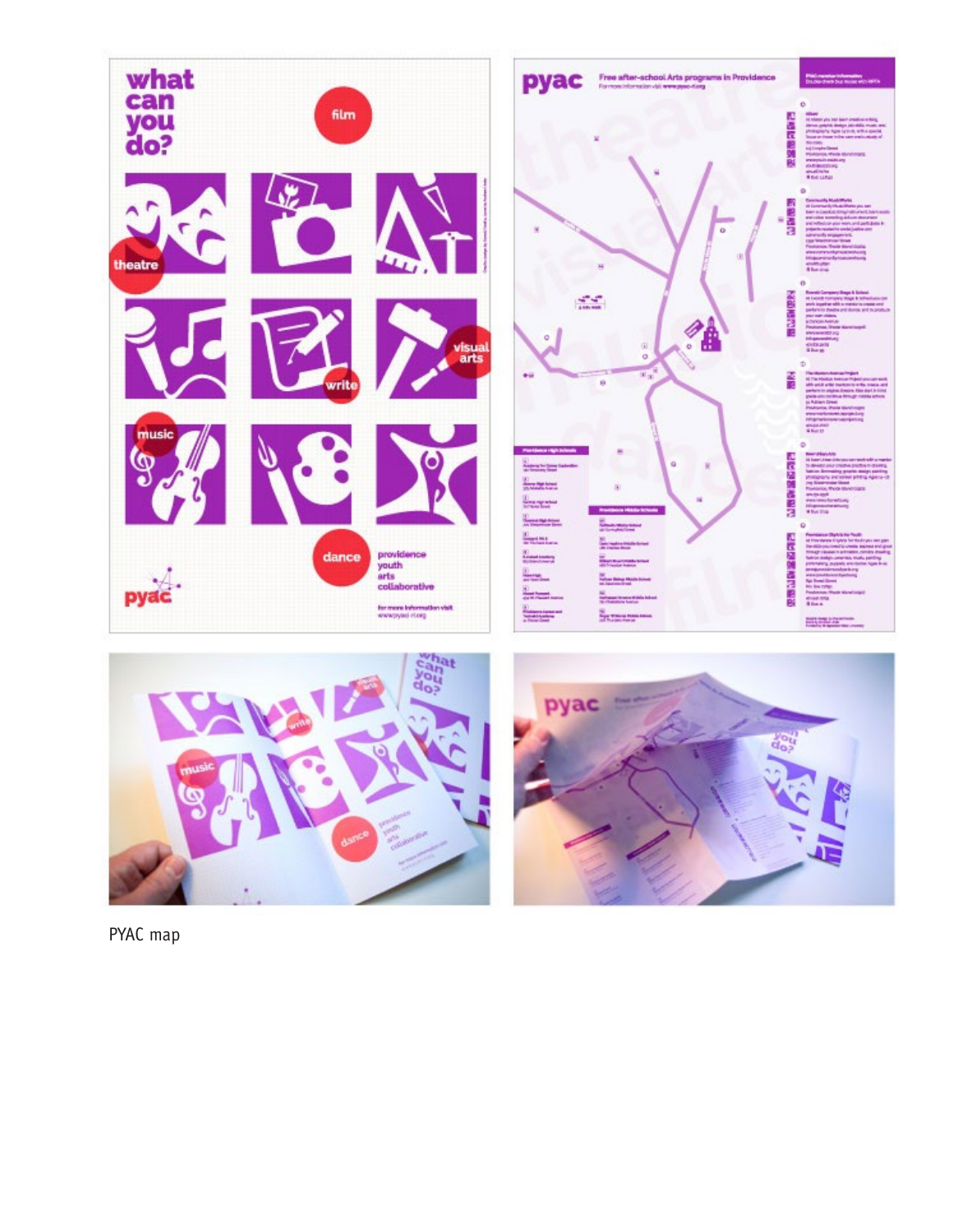

Preparing maps for shipment to schools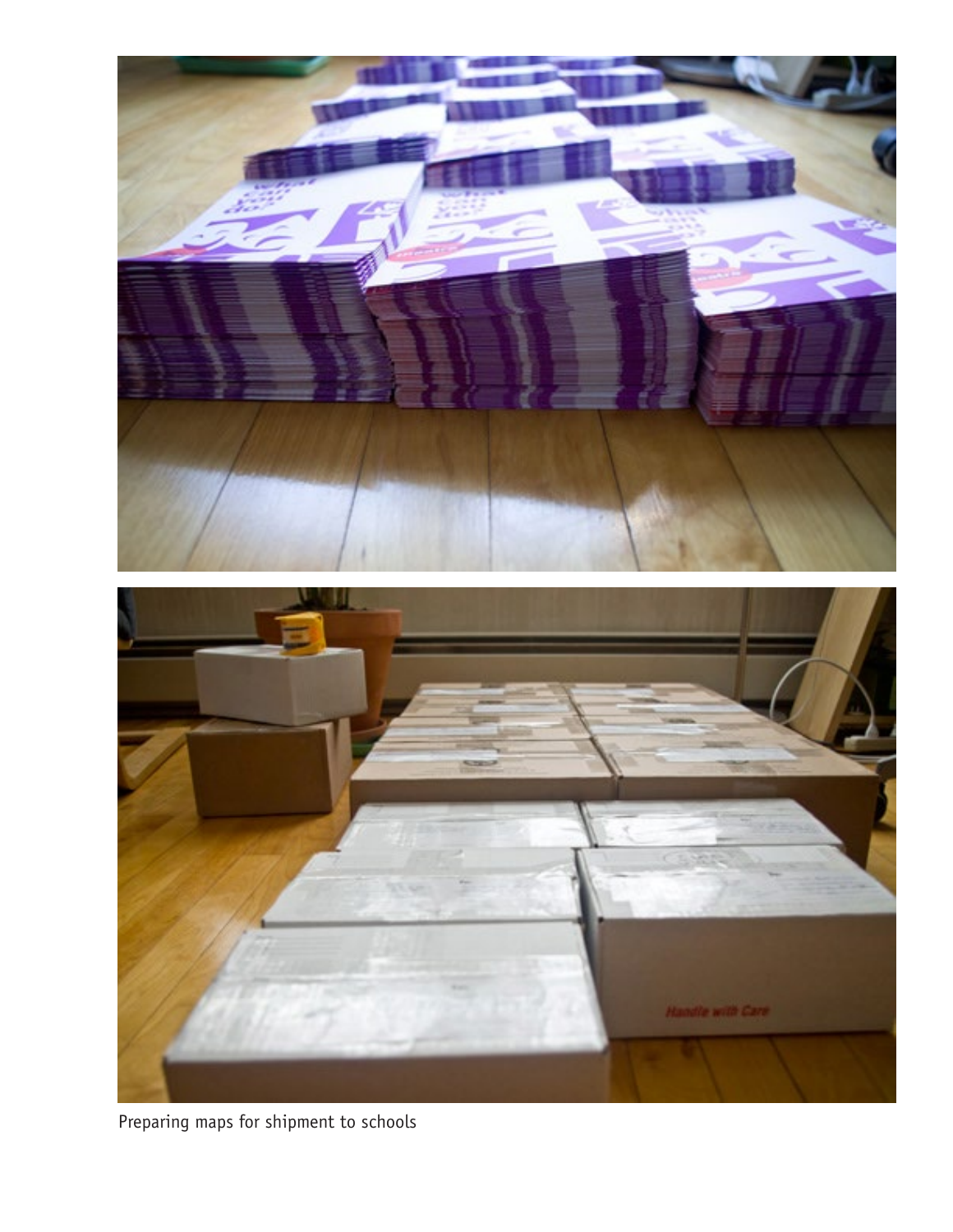

Amanda Alvarez showing of the bags she screen printed. Icons by Andrew Linde.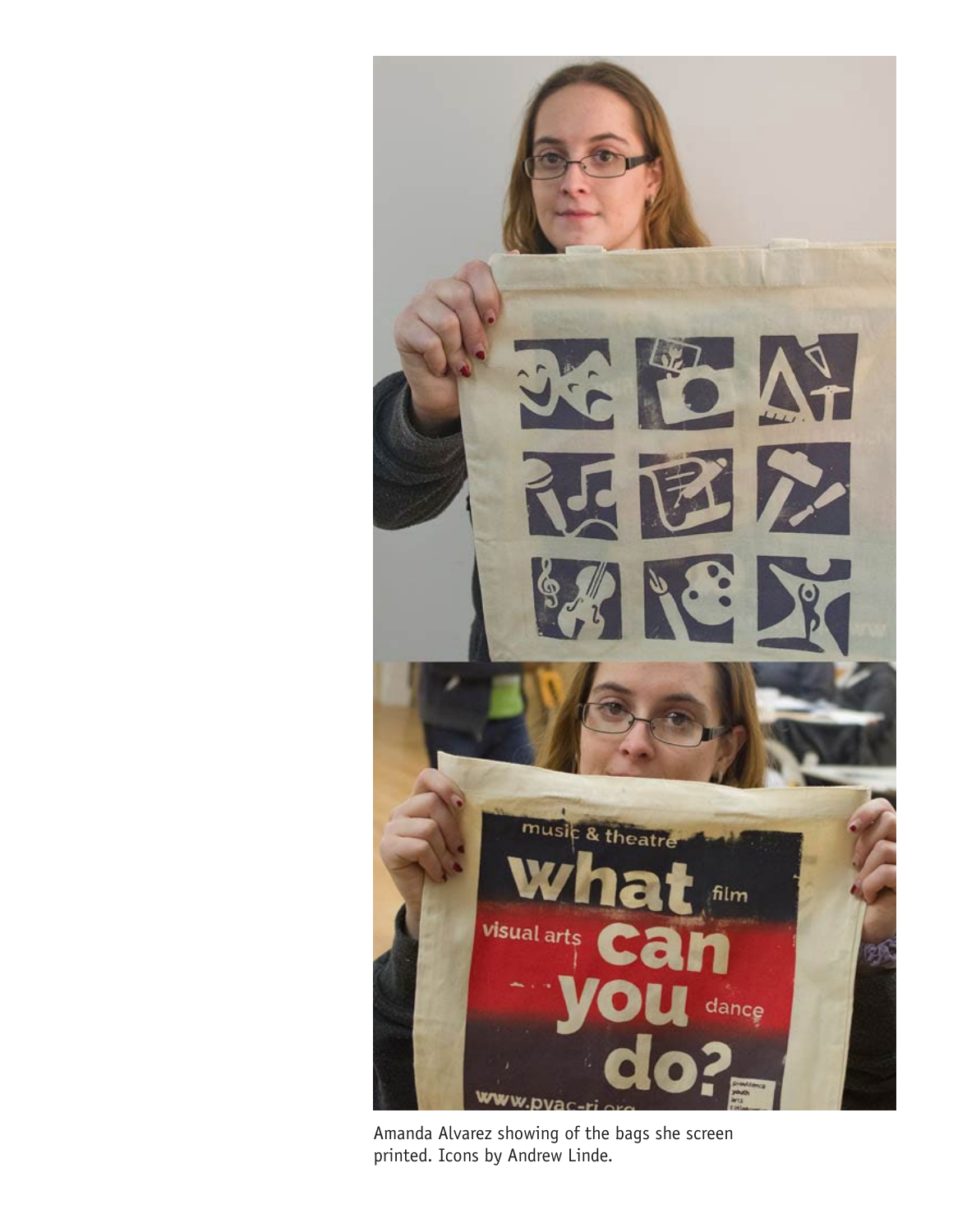

PYAC meeting



Mindmapping project with students in preparation for design strategy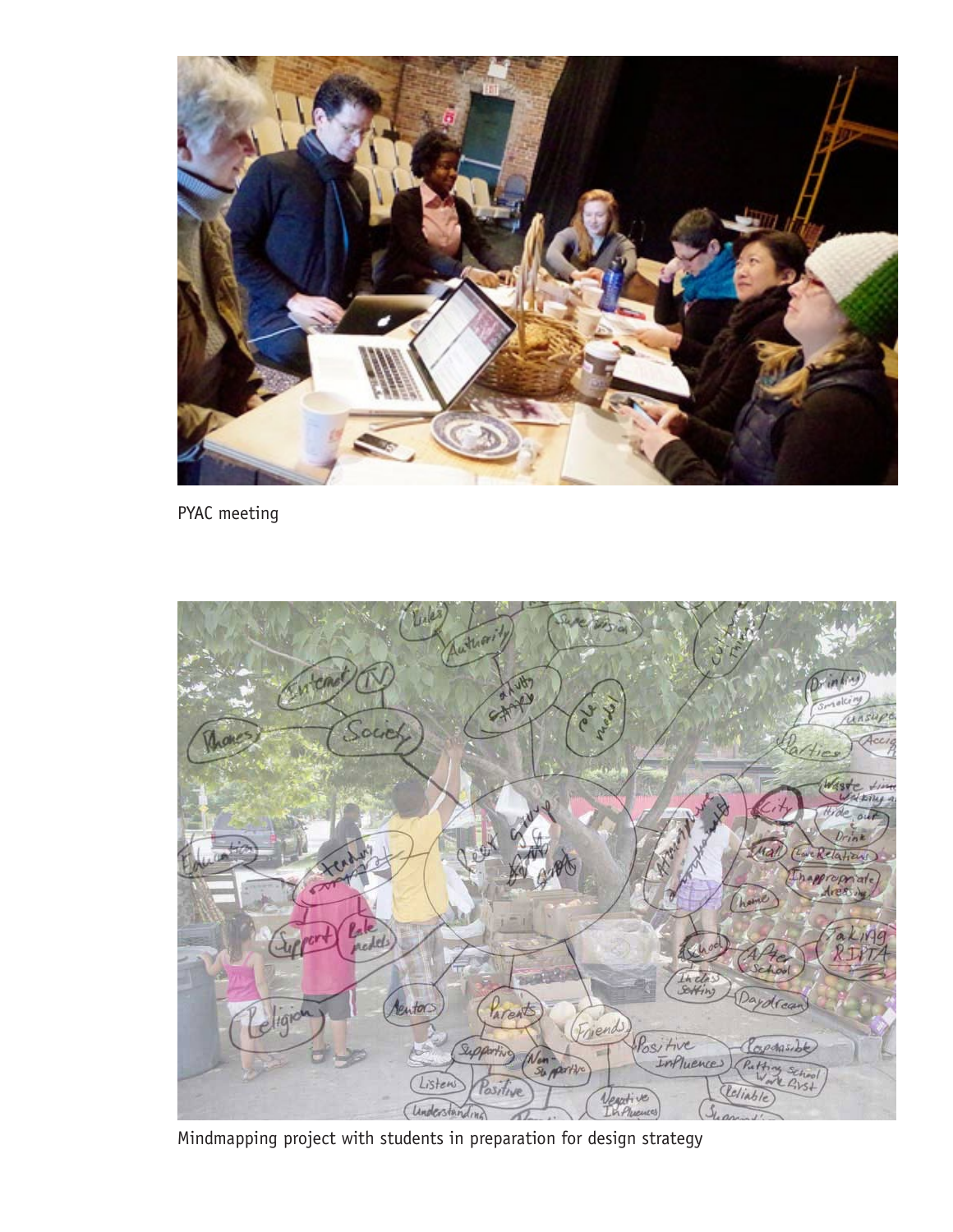# **Dissemination of work to date (9/2013)**

- 1000 maps to Providence High Schools and Middle Schools
- 500 maps to PYAC for recruitment

• PYAC website (28 visitors in the last month) and Facebook page (27 likes since spring)

• Video montage on PYAC website, but hosted through YouTube (39 hits views spring)

- 150 tote bags to PYAC mentors and students
- 40 Process books and essays to fellow design colleagues and BSU archives
- 6 process books and essays to PYAC member directors
- Delivered paper at BSU CARS May Celebration to about 30 in audience
- Delivered paper at Future of Education, Florence, Italy to about 30 in audience

• Paper from Future of Education published in conference proceedings, 228 presenters from around the world received the proceedings and it is on archive with Pixel, Florence

### **Future scheduled dissemination**

• 10/7/2013, lecture at Framinham State for their graphic design students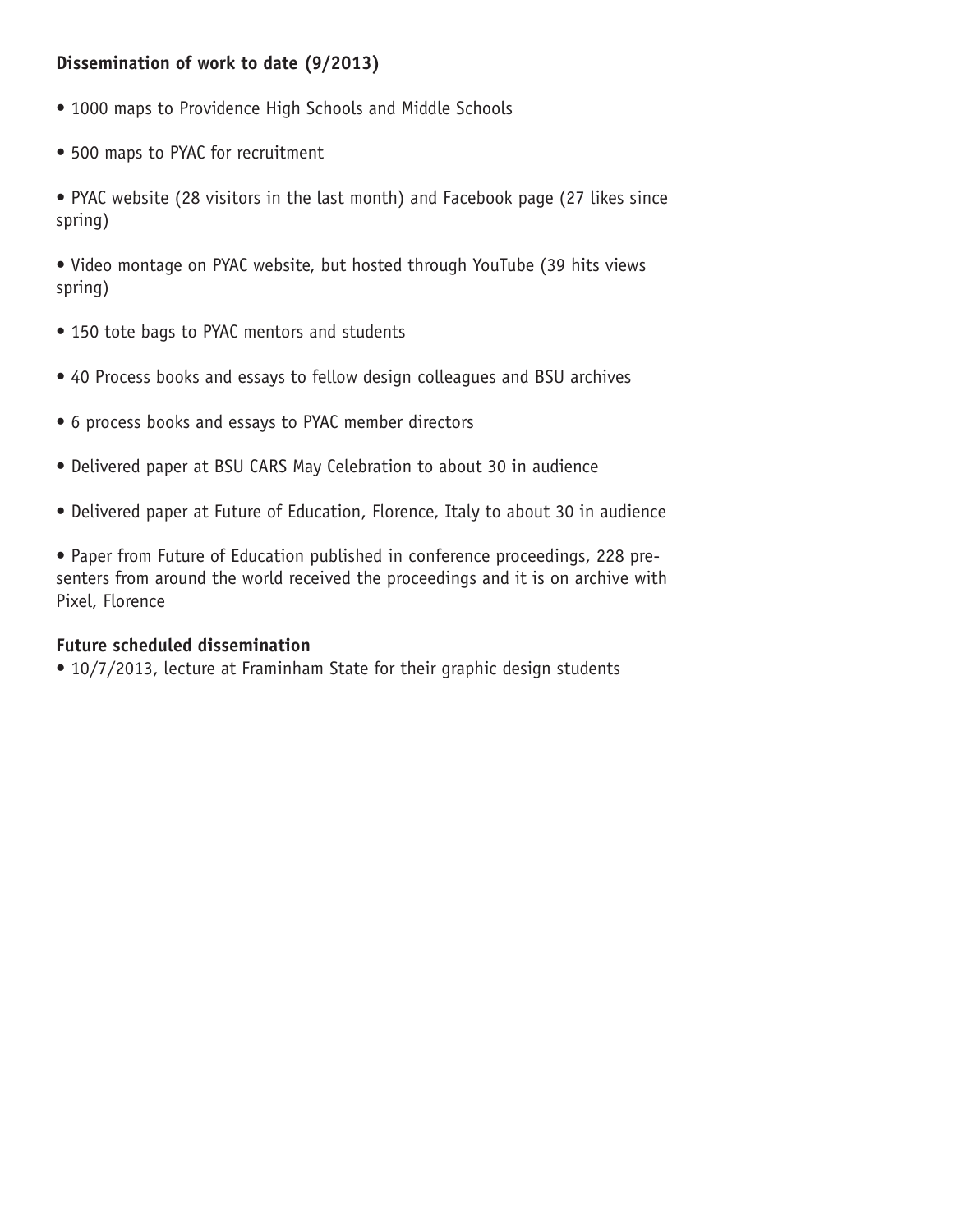

**Providence Youth Arts Collaborative** 27 likes 1 talking about this

Update Page Info L \* \*

Facebook page that I created for PYAC has 27 likes since the spring semester.